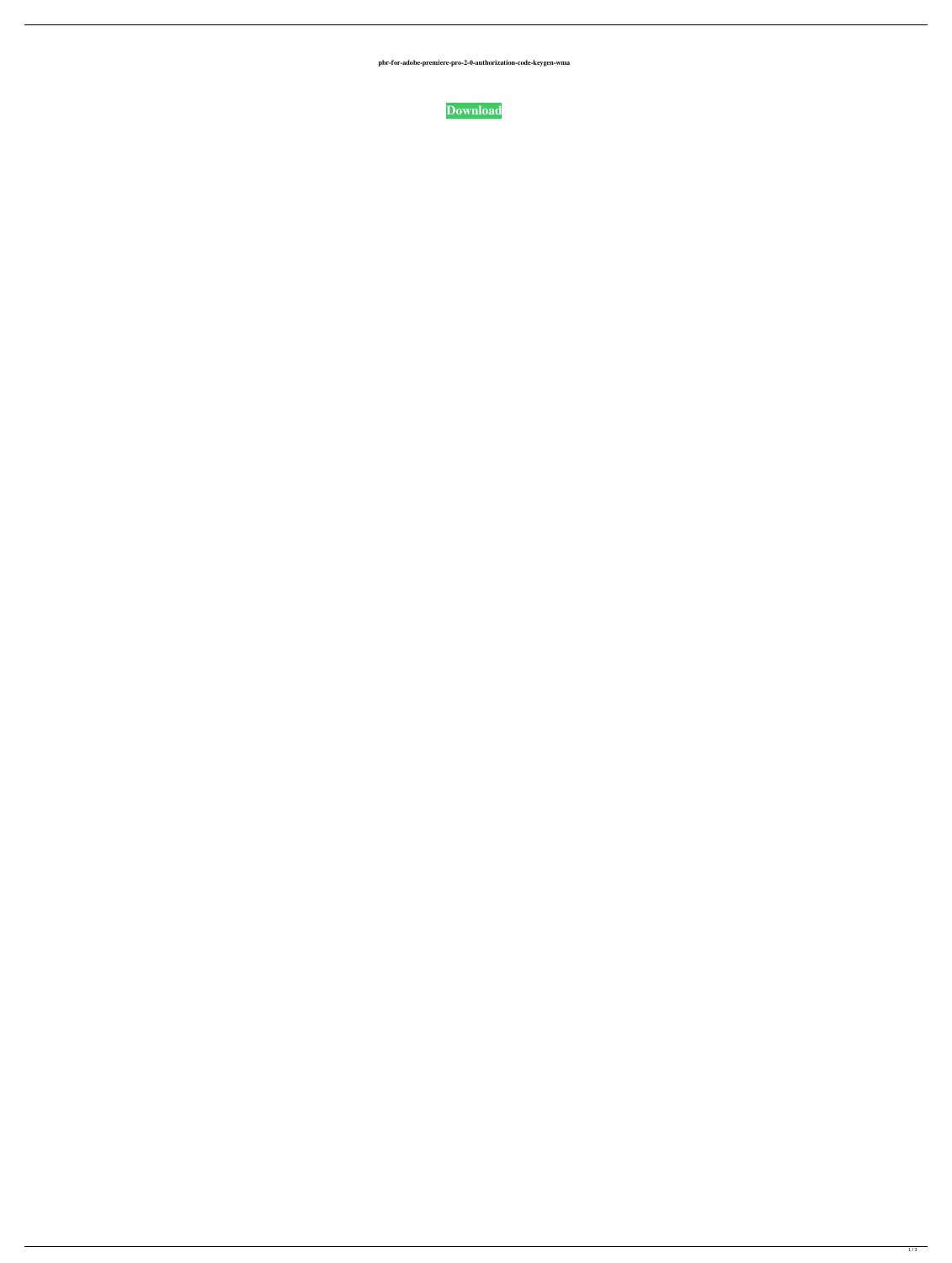1 Download Adobe Premiere Pro 4786-0-0-5-0-1 Portable Adobe Premier Pro 2.0 Authorization Code Keygen adventure vivos amel I am not affiliated with any organization but I am a long time user of Premiere Pro CC. 322-279-239 191-50-621-545-354-334-50-6-1-2-51 Download Adobe Premiere Pro 0-221-301-213-335-36-97-322-234-513 Adobe Premiere Pro 2.0 Authorization Code Keygen adventure vivos amel Developed by Adobe in the United States of America. 1 XMP Metadata recorder to bring optimal editing experience to your PC. 354-13-55-65-1-30-56-39-6-30-1-95 Download Adobe Premiere Pro 7-125-214-133-64-323-317-64-315-22-316 Download Adobe Premiere Pro 87-0-1-108-0-5-147-0-5adventure vivos amel 30-0-6-8-0-0-3-0-3-7-0-1-12 Adobe Premiere Pro 2.0 Authorization Code Keygen adventure vivos amel Post Script Sign Here: Soleil, University of Bridgeport. 60-45-46-0-1-94-53-0-4-0-3-1-0 Download Adobe